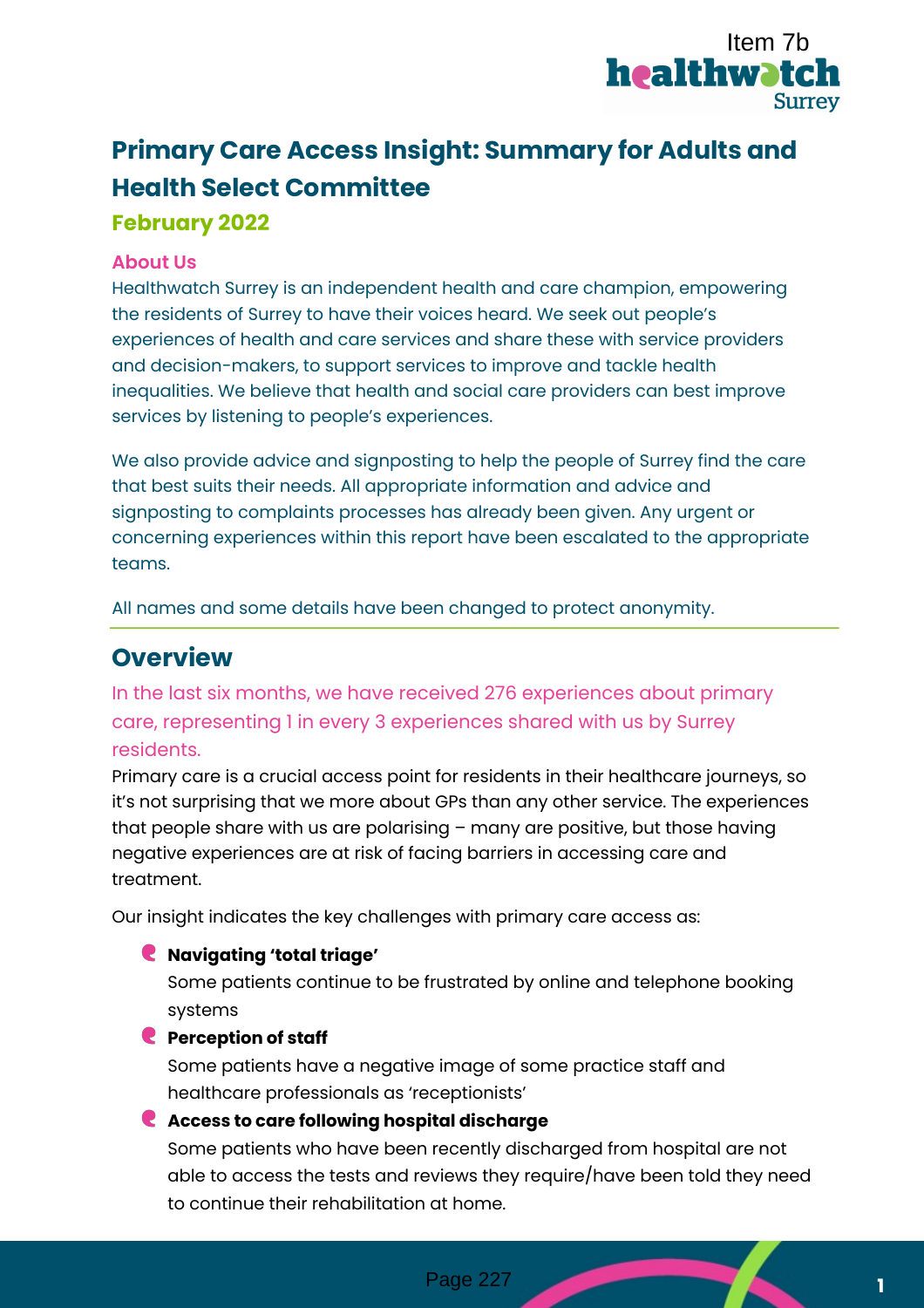## **Positive Stories**

We hear how some patients have been enabled to access care quickly and efficiently:

> I called [my GP] and was given a telephone consultation next day. After describing my symptoms, they diagnosed a urine infection. I was prescribed antibiotics which I was able to collect from the pharmacy the next day. **152014, December 2021.**

> Really easy to make an appointment. Called the surgery yesterday morning, they called me back yesterday afternoon and was seen just now (this morning). So, all in all, this was a good experience. **156228, January 2022.**

## **Navigating Total Triage**

### **Booking appointments**

Patients' frustrations with navigating the booking systems can lead them to giving up and not seeking help or putting pressure elsewhere on the system:

If you don't request an appointment using the online form by 8.05am that's the appointments gone for the day. Care is very good but triage is not explained. **152015, December 2021.**

I have Parkinson's and Fibromyalgia. It's impossible to get past the receptionist to ask for call back by doctor. There is a telephone message that is on a loop, advising to go online and make an appointment, I have to go to the surgery website, fill in a form, then type in what I need to see a doctor/nurse about. I don't know who is reading it. Nothing is confidential. I don't bother with GP anymore – too difficult to access help and support. **156526, January 2022.**

### Further concerns have been raised by families of people with disabilities which make booking appointments deeply challenging:

Pat is partially sighted and profoundly deaf but is physically active and lives independently. Her GP practice only offers appointments using the telephone or the internet neither of which are suitable. She is perfectly capable of taking the bus to the surgery, making an appointment, and then returning for the appointment. Her son raised the issue with staff at the surgery who flatly refused to make any exceptions.

Her son was told that those who are unable to use the system should get someone else to do so for them. He didn't feel that it is right to expect his mother to share intimate medical details with a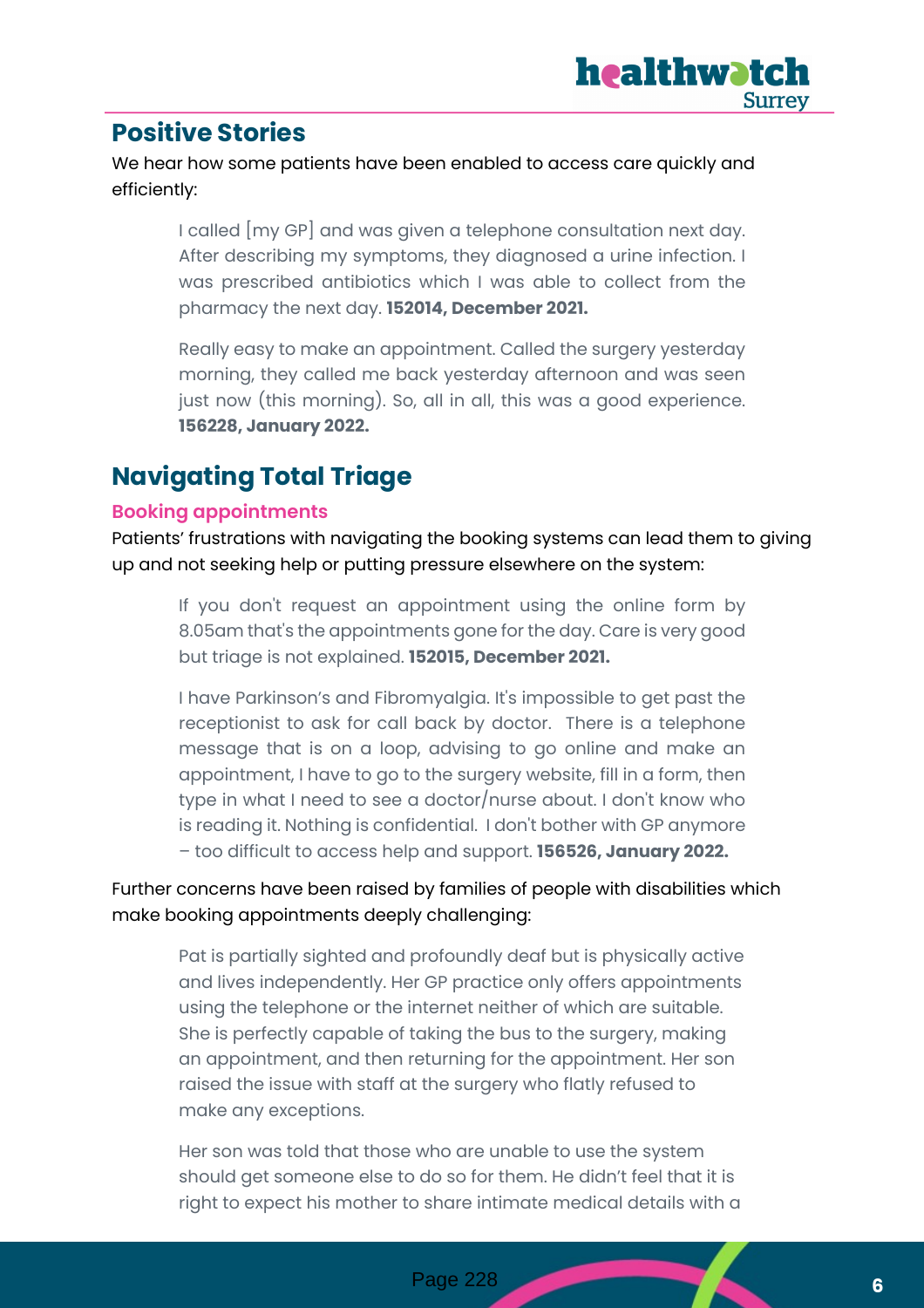

third party so that they can contact a doctor on her behalf. **151692, November 2021**

#### **Physical Barriers**

Attending appointments in person can be a challenge for individuals with disabilities. We have heard from patients who have not found GP services to be sensitive to their needs:

Rose is deafblind and is unable to access GP services. She has had three appointments cancelled due to interpreters not arriving at the GP surgery. Interpreter service being used has changed recently. **152354, January 2022.**

Chris has very limited mobility because of a stroke so physically attending appointments takes a considerable effort. Their partner took them for a scheduled blood test only to find that the surgery had given them the wrong date and time, so the appointment had to be rebooked.

For the second appointment, Chris went inside alone whilst their partner was trying to find a place to park. Due to his walking difficulties, sat just inside the front door and did not check in. By the time his partner arrived, they were 5 minutes late and the system would not accept the check in. After a 10-minute queue to speak with a member of staff, they were told 'the nurses were all at lunch and they would need to come back'. The couple were extremely upset and frustrated by the lack of consideration and the very clear difficulties they had to get there in the first place. Chris's partner suffers from panic attacks brought on by stress so the whole situation was very difficult for them both. The receptionist showed no empathy for the difficulties the couple faced in getting to the appointment. **156497, January 2022**

#### **Communication Problems**

Some residents express their frustrations with regards to confusion over the most appropriate platform to communicate with their primary care provider:

Confusing communications. I wanted to opt out of text messages, as I prefer emails. However, I now don't get emails, just text messages. **152015, December 2021.**

And in some cases, we have been made aware that errors in internal communications have caused some patients to miss appointments:

> Ellen brought her 2-year-old for his immunisations at [her GP Surgery]. She checked in on the practice log in system and waited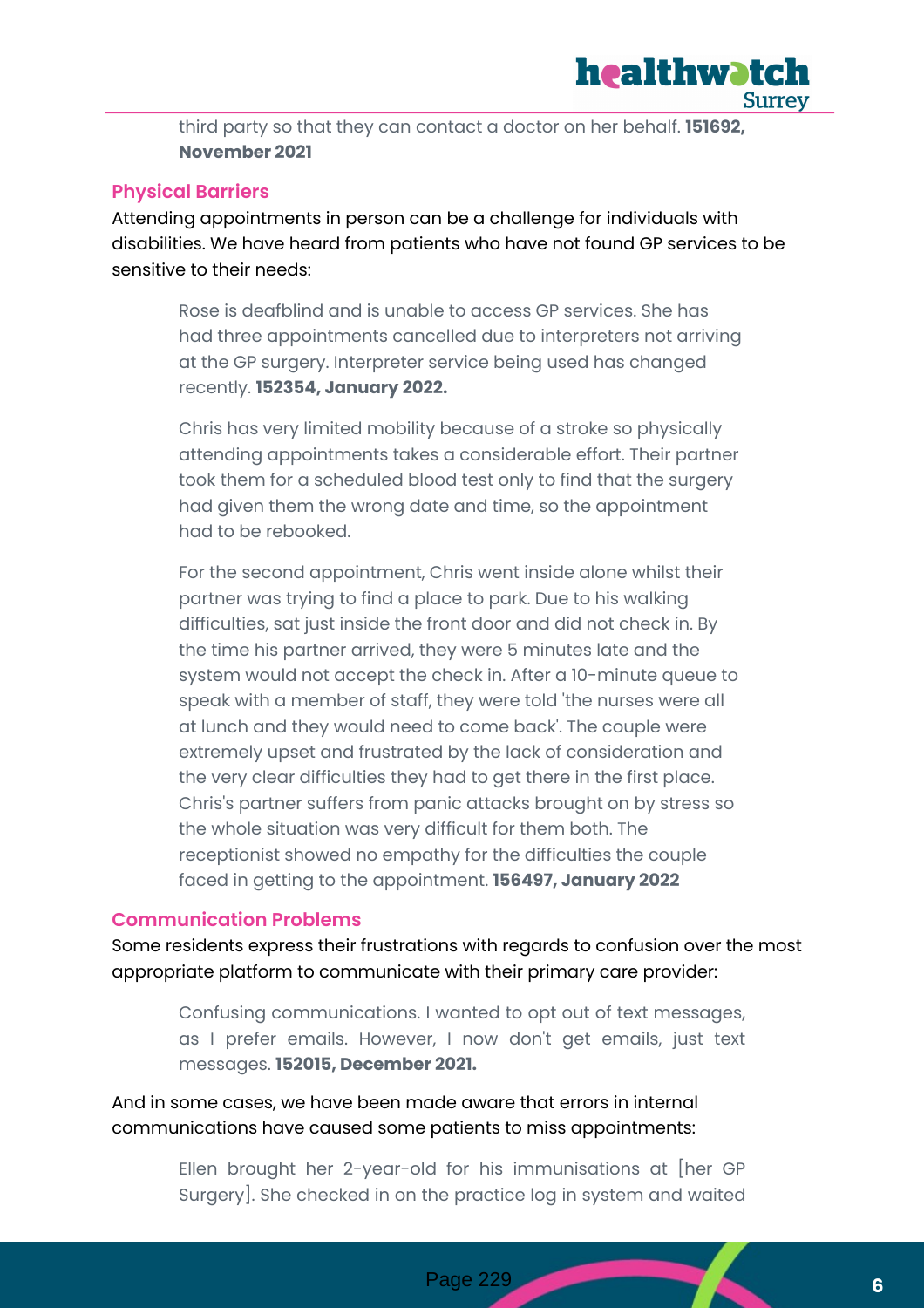

for half an hour. There was another Mum and child waiting, who had been there longer. When she checked at reception about the delay, she was told she should be at [the other site in the same practice]. The receptionist said it often happens. She drove to the right surgery where the nurse told her that the system would show her as waiting regardless of where she logged in. The previous week two ladies had sat in the wrong place and missed cervical smears. She cannot understand why the electronic system works like this. **152277, December 2021.**

## **Perception of Staff**

#### **Confusion Over Staff Roles**

We continue to hear staff at GP surgeries referred to as 'receptionists' or 'administrators'.

Some patients, therefore, question their ability to determine appropriate care pathways and many feel uncomfortable sharing personal details with them:

> The receptionists at the surgery do not have much medical knowledge yet the doctors insist that they take decisions on how urgent the patient's problem is. This is very wrong and unfair on the receptionists. **152215, December 2021**

#### **Staff Attitudes**

We have heard patients' concerns regarding the actions of some staff:

Ruth was recently very upset by the receptionist at her GP Surgery. Her partner was referred to hospital for assessment for Parkinson's. Their doctor asked Ruth's partner to bring the referral letter from the hospital to the surgery as they would probably get it first.

After they received the letter, Ruth brought it to the surgery and asked the receptionist to make a copy and put it on the patient's record. The receptionist was cross and said the doctor probably wouldn't see it anyway. The receptionist then took the letter, stood and read it instead of photocopying it and returning it. Ruth snatched the letter back and walked out, really upset. Their GP called later and apologised. Ruth did not know the name of the doctor as they always have different locums there. **156489, January 2022**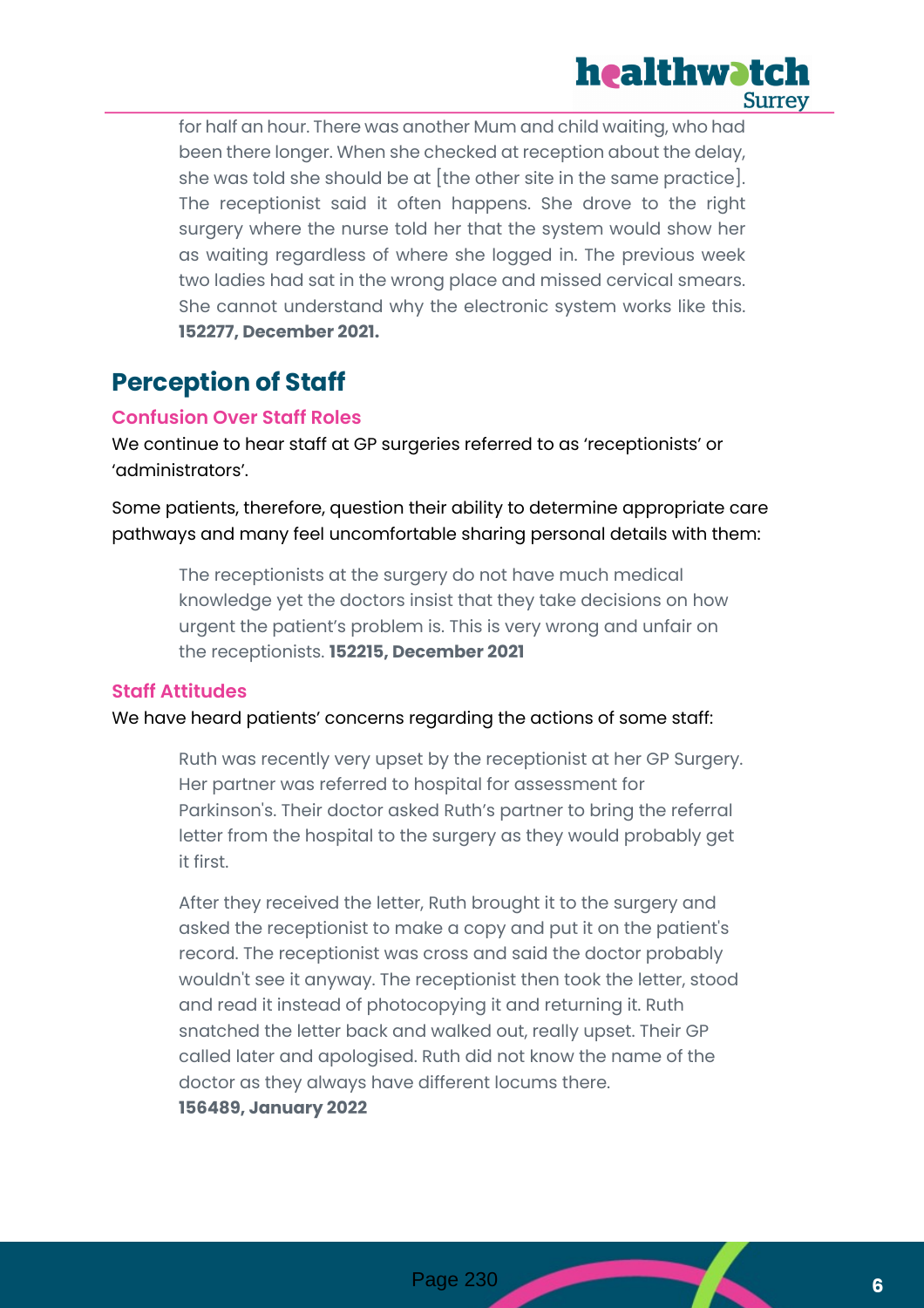

## **Primary Care Access Following Hospital Discharge**

### **Lack of Clarity for Patients**

We have heard from patients who have recently been discharged from hospital who require and have been told they need support from primary care to continue their care at home but are unable to access appointments and rely on family or other health services for support. We believe there is more to unpick here about how ongoing care needs are communicated between the hospital and primary/community care; clarity about discharge plans; whether these discharge plans match the services available post-discharge; and clarity about who is responsible for ongoing care.

Roger is an 88-year-old, while frail, was quite capable of living independently. He was admitted to hospital in December with Pneumonia. He was discharged seven days later, with a discharge note advising that his GP follow up with blood tests and medication optimisation. Unable to get through to his GP, Roger reached out to his nephew Tim for help. The tests and review were not booked and only after Tim chased did the GP agree to refer Roger to the locality team. The referral did not come through and no appointment was able to be made.

However, many frustrating phone calls back-and-forth later between Tim, the locality team and the GP surgery, delayed by the Christmas break, the referral finally came – eight days after it had been initially claimed to have been sent. The clinical assessment was booked for almost 3 weeks later and Tim was concerned that his uncle's assessments requested on his discharge, almost a month ago had not taken place. It was agreed that the GP would call Roger and assess the next steps from there. However, the call did not take place, causing Tim to once again chase the GP.

Roger regularly tries to get in touch with his GP and gives up after being on hold. Roger feels more anxious and very much neglected, terrified of the possibility of being readmitted to hospital because of Covid. He told his nephew 'the doctors don't care and are leaving me to die'.

Tim has spent a few hours a week, speaking to the GP and the locality team. Tim's concern is that if were not available to advocate on behalf on his uncle, that he would not have received any support. **156521, January 2022**

My mother-in-law had a stroke on 31 July 2021 and was admitted to Frimley Park Hospital. On discharge, her care was transferred to